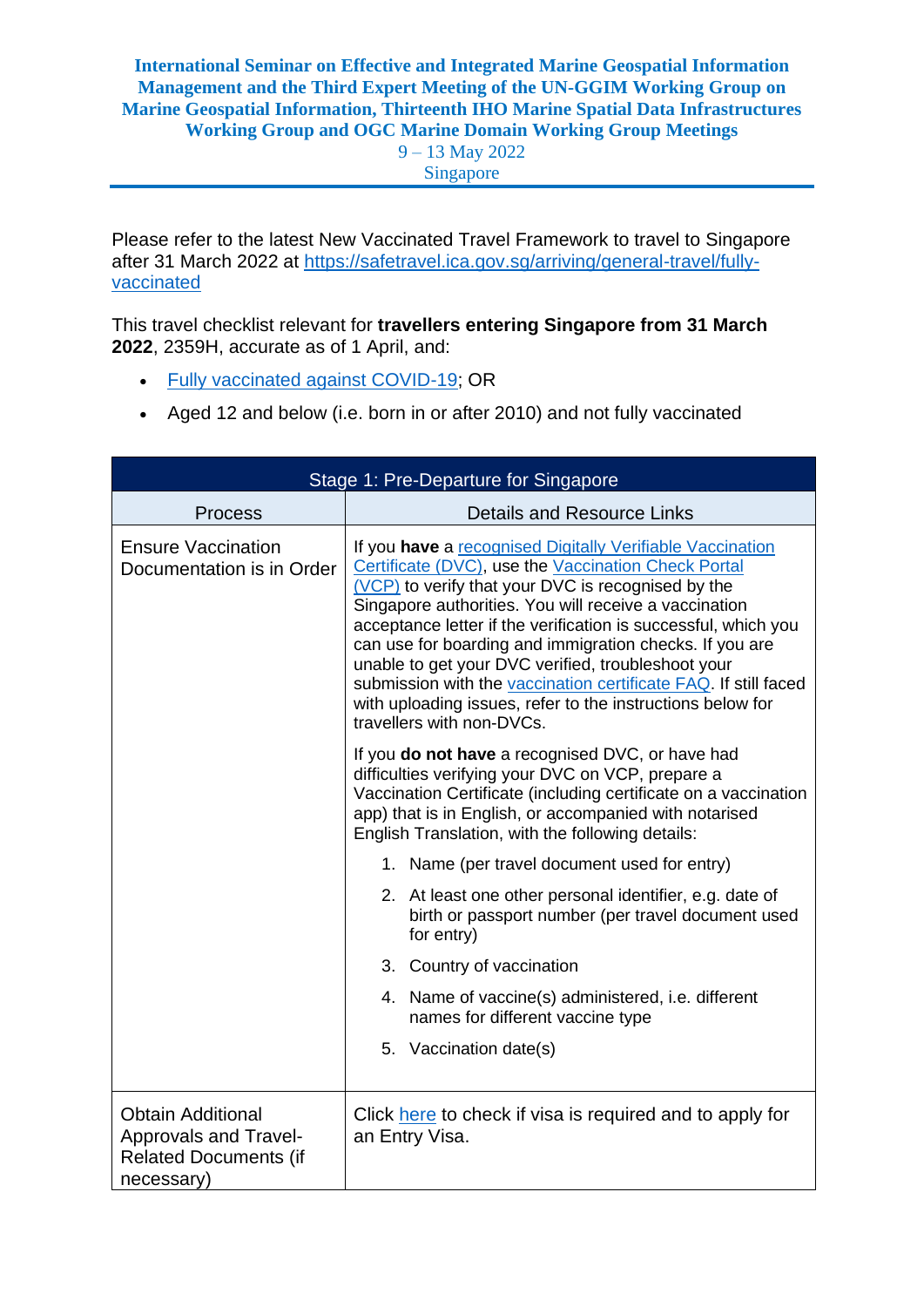9 – 13 May 2022 Singapore

|                                                                        | If you are arriving in Singapore from countries/regions<br>in Africa and South America with Yellow Fever risk:                                                                                                                                                        |
|------------------------------------------------------------------------|-----------------------------------------------------------------------------------------------------------------------------------------------------------------------------------------------------------------------------------------------------------------------|
|                                                                        | Click to check if you are required to have a Yellow<br><b>Fever vaccination certificate</b>                                                                                                                                                                           |
|                                                                        | Ensure that your passport is valid for at least 6<br>months.                                                                                                                                                                                                          |
| <b>SG Arrival Card with</b><br><b>Electronic Health</b><br>Declaration | Complete the SG Arrival Card (SGAC) with Electronic<br>Health declaration within 3 days before arrival. Upon<br>completion of your declaration, you will receive an<br>email acknowledgement which you can use for<br>smoother preboarding and immigration clearance. |
|                                                                        | Defer your travels if you have experienced the onset of<br>any COVID-19 symptoms in the last 7 days before<br>departure. This may include fever, cough, runny nose,<br>sore throat, loss of taste or smell.                                                           |
| <b>COVID-19 Pre-Departure</b><br>Test (PDT)                            | PDT is not required if you:                                                                                                                                                                                                                                           |
|                                                                        | 1. Are entering Singapore via Land;                                                                                                                                                                                                                                   |
|                                                                        | 2. Tested positive for COVID-19 between 7 to 90<br>days before your date of departure for<br>Singapore - use this tool to check if the pre-<br>departure test can be waived, and the<br>documentation required to prove recovery.                                     |
|                                                                        | Otherwise, if you are arriving by air/sea, and born<br>before 2020 (i.e. above 2 years old), take any of the<br>following COVID-19 tests within 2 days before<br>departure:                                                                                           |
|                                                                        | 1. COVID-19 Polymerase Chain Reaction test<br>(PCR test) at an internationally accredited or<br>recognised lab/clinic/medical facility; OR                                                                                                                            |
|                                                                        | 2. Antigen Rapid Test (ART) that is:                                                                                                                                                                                                                                  |
|                                                                        | a. Administered by a trained<br>professional; OR                                                                                                                                                                                                                      |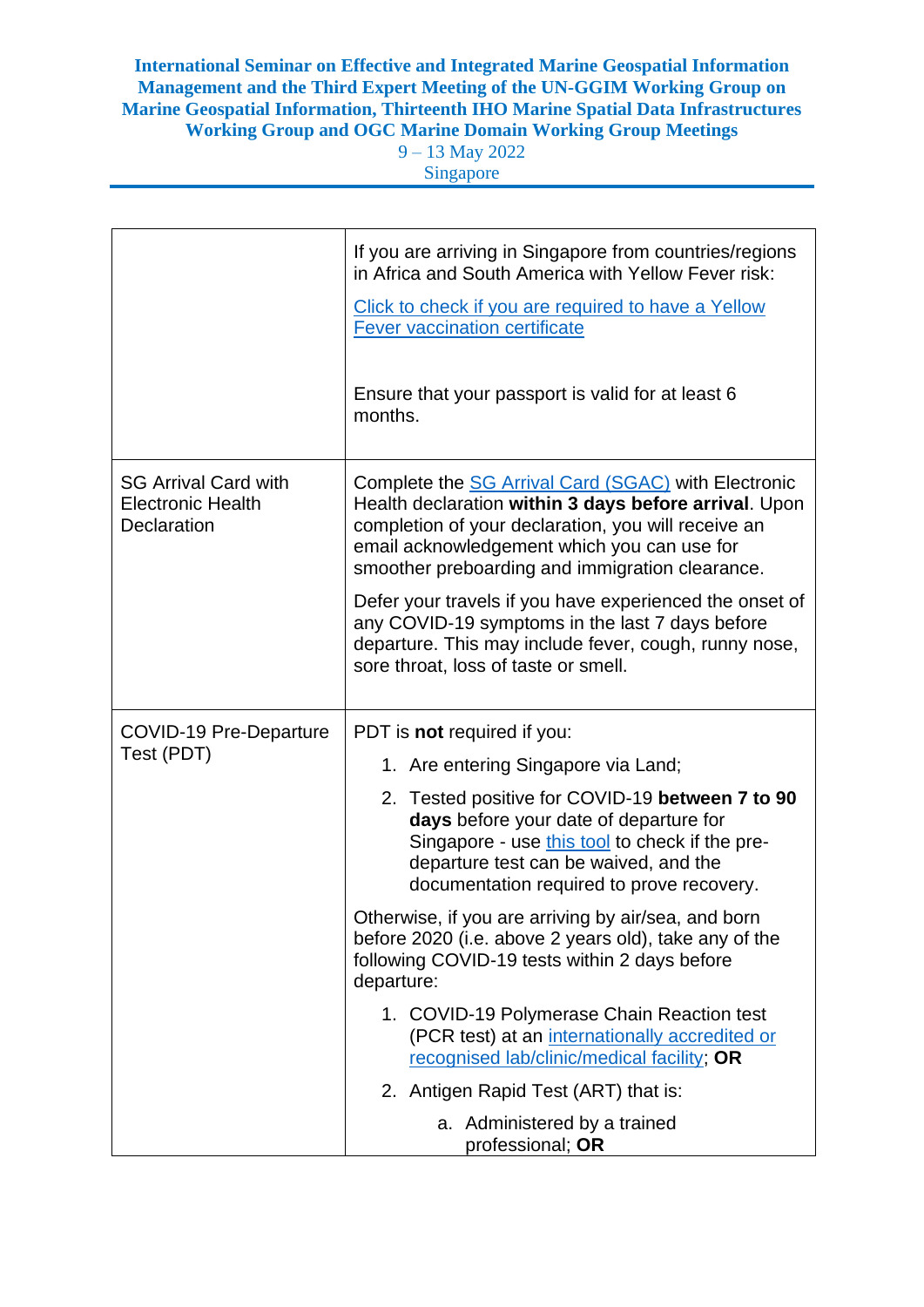9 – 13 May 2022 Singapore

|                                                                           | b. [Eligible travellers only] Self-<br>administered Antigen Rapid Test (ART)<br>remotely supervised by an approved<br><b>ART provider in Singapore</b><br>Ask for a non-handwritten PDT report that is in English<br>(or accompanied with a notarised English Translation)<br>containing the following details:<br>i.<br>Traveller's name, and Date of Birth or Passport<br>number (per the passport used to travel to<br>Singapore); and<br>ii.<br>Reflects the date and result of the COVID-19<br>test. |  |
|---------------------------------------------------------------------------|-----------------------------------------------------------------------------------------------------------------------------------------------------------------------------------------------------------------------------------------------------------------------------------------------------------------------------------------------------------------------------------------------------------------------------------------------------------------------------------------------------------|--|
| <b>Install and Activate</b><br><b>TraceTogether Mobile</b><br>Application | Install and activate <b>Trace Together</b> mobile application<br>using this guide. Only travellers aged 6 or below this<br>year are exempted from installing TraceTogether.<br>If you encounter issues activating TraceTogether:<br>i.<br>Submit a request for assistance<br>to support@tracetogether.gov.sg; OR<br>ii.<br>Collect a TraceTogether token after arrival for a<br>one-time fee of S\$13                                                                                                     |  |
| Stage 2: Departure for Singapore                                          |                                                                                                                                                                                                                                                                                                                                                                                                                                                                                                           |  |
| <b>Pre-boarding Document</b><br><b>Checks</b>                             | Transport operators may ask for documents listed at<br>Stage 1 during pre-boarding checks. Failing which, you<br>may be denied boarding.                                                                                                                                                                                                                                                                                                                                                                  |  |
| Stage 3: Immigration Clearance in Singapore                               |                                                                                                                                                                                                                                                                                                                                                                                                                                                                                                           |  |
| <b>Immigration Clearance</b>                                              | Follow the instructions of officers and signages on<br>arrival for the appropriate clearance lanes.<br>Upon clearance, an e-Pass (i.e. Visit Pass) stating the<br>period of stay granted will be issued to foreign visitors<br>via the email address indicated in SGAC. Passports<br>will no longer be stamped.                                                                                                                                                                                           |  |